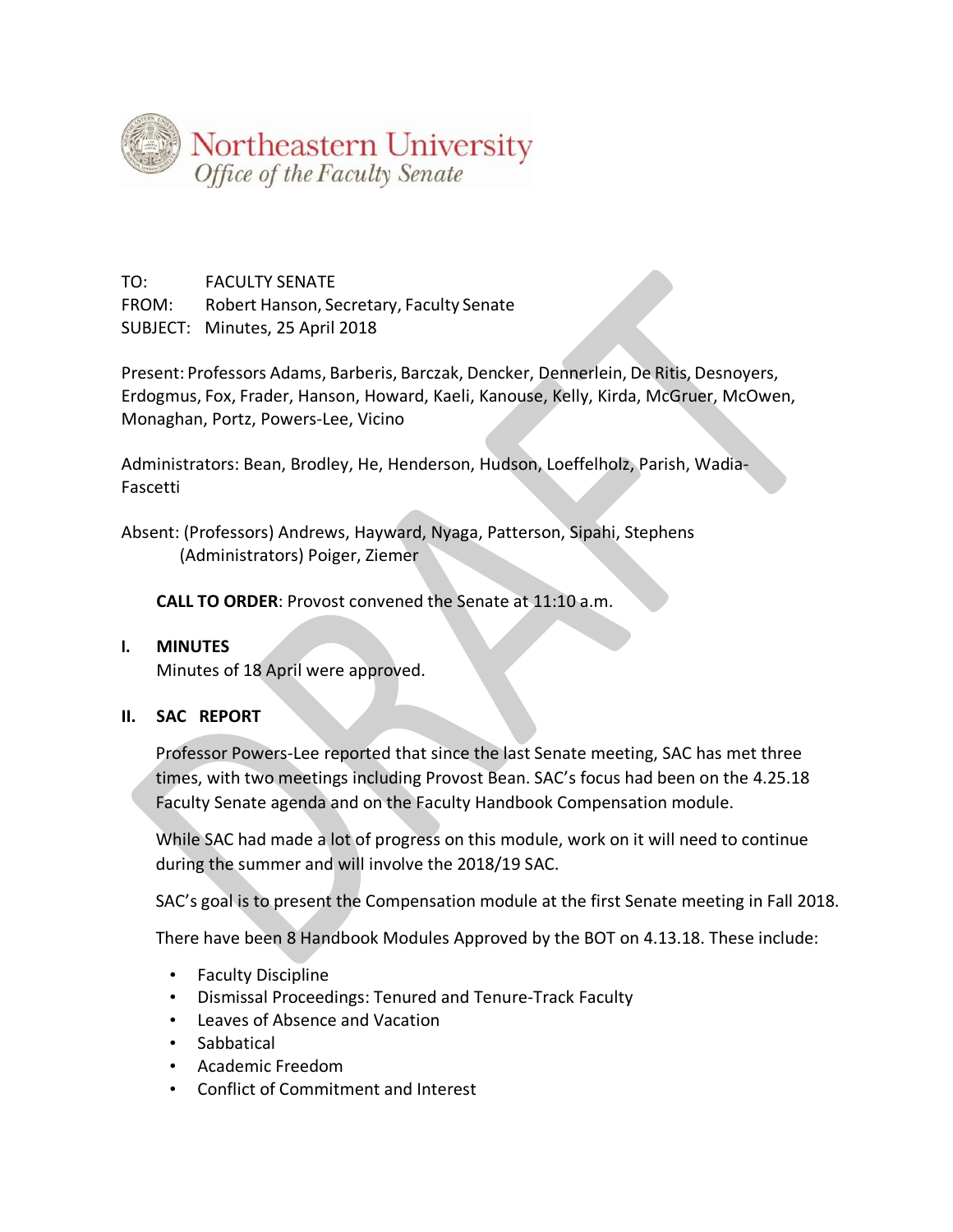- Tutoring by Faculty for Fees Deleted from Handbook
- Statement of the Faculty Senate
- Procedural Guidelines in the Appointment of University Administrators

In Progress Handbook Modules include the following:

Approved by the Senate & pending Board of Trustees Review

- Presence at the University
- Policy on Outside Professional Activities

Pending University-Wide Policy on Intellectual Property

- Patent and Copyright
- Instructional Media

Pending Senate Review

- Compensation
- Full-Time Non-Tenure-Track Faculty Rights & Responsibilities
- Full-Time Non-Tenure-Track Faculty Promotion

Professor Powers-Lee thanked the members of the Handbook Committee – Professors Board, Leslie, and Silbey for a productive year. She also thanked and acknowledged the members of the Research Policy Oversight Committee (RPOC) including Professors Mukerjee, Brown, Hajar, Miller, Puffer, Rappaport and Young. And she acknowledged the members of the Full-Time Non-Tenure-Track Faculty Committee.

Professor Powers-Lee announced that the proposed amendment to the Senate Bylaws was approved in a secret ballot of all tenured and tenure track faculty. The vote was 238 Yea (75%), 70 Nay (22%) and 10 Abstain (3%).

Following the announcement of the vote, Professor Powers-Lee recognized Professor Hanson who quoted a line from Shakespeare's *The Tempest* "O brave new world, that has such people in it." And added that like the Star Ship Enterprise, the Faculty Senate was "boldly going where no one has gone before".

Provost Bean noted the humanics concept of joining Shakespeare and Star Trek.

## **III. PROVOST REPORT** (Provost Bean)

Provost Bean noted that since the Faculty Senate last met he has been engaged in various budget meetings. He added the discussion on compensation module will have lot of interest from his staff and the deans. He noted those conversations have begun and the Provost Office will work with SAC.

There were no questions or discussions regarding either report.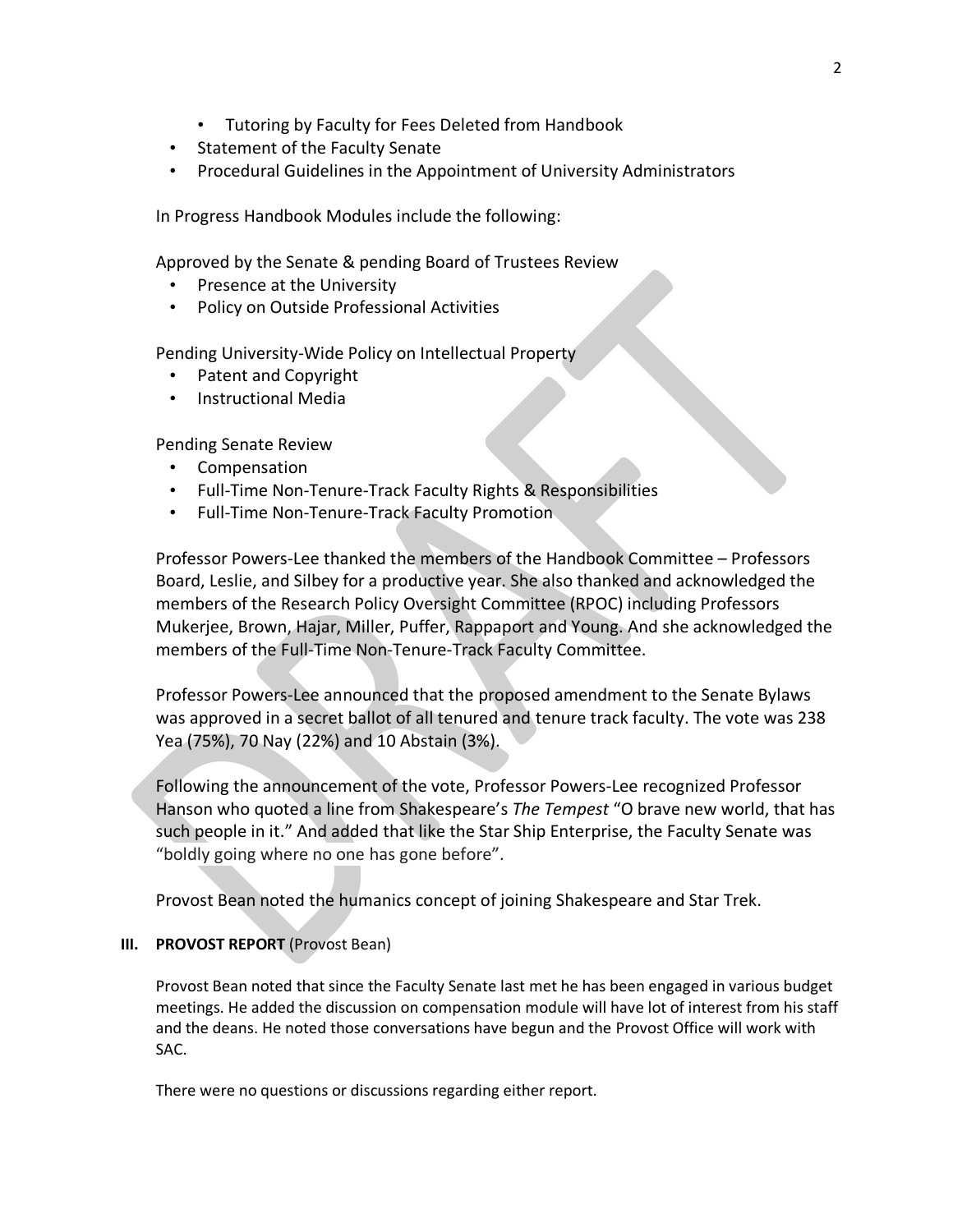## **IV. NEW BUSINESS**

A. Graduate Program Revision - Professor Dencker moved the following resolution and Professor Desnoyers seconded it.

*BE IT RESOLVED* **That the Senate approve the proposed D'Amore-McKim School of Business Full-Time Master of Business Administration revision as approved by the Graduate Council on 11 April 2018 (9-0-0).**

There being no discussion the vote was taken. Theresolutiontoapprove the D'Amore-McKim School of Business Full-Time Master of Business Administration revision PASSED, 27-0-1.

B. New Graduate Program - Dean Loeffelholz moved the following resolution and Professor Hanson seconded.

*BE IT RESOLVED* **That the University establish the Master of Professional Studies in Enterprise Intelligence in the College of Professional Studies as approved by the Graduate Council on 11 April 2018 (8-1-0).** 

There being no discussion the vote was taken. The resolution to approve the Master of Professional Studies in Enterprise Intelligence in the College of Professional Studies PASSED, 28–0-0.

C. Graduate Program Name Change - Dean Brodley moved the following resolution and Dean Leoffelholz seconded.

*BE IT RESOLVED* **That the Master of Science in Information Assurance and Cybersecurity be renamed to the Master of Science in Cybersecurity in the College of Computer and Information Science as approved by the Graduate Council on 11 April 2018 (9-0-0).**

There being no discussion the vote was taken.

The resolution to rename the Master of Science in Information Assurance and Cybersecurity be renamed to the Master of Science ni Cybersecurity in the College of Computer and Information Science PASSED, 28-0-0.

D. New Graduate Program - Dean Brodley moved the following resolution and Professor Silbey seconded.

*BE IT RESOLVED* **That the University establish the Master of Science in Artificial Intelligence in the College of Computer and Information Science as approved by the Graduate Council on 11 April 2018 (9-0-0).**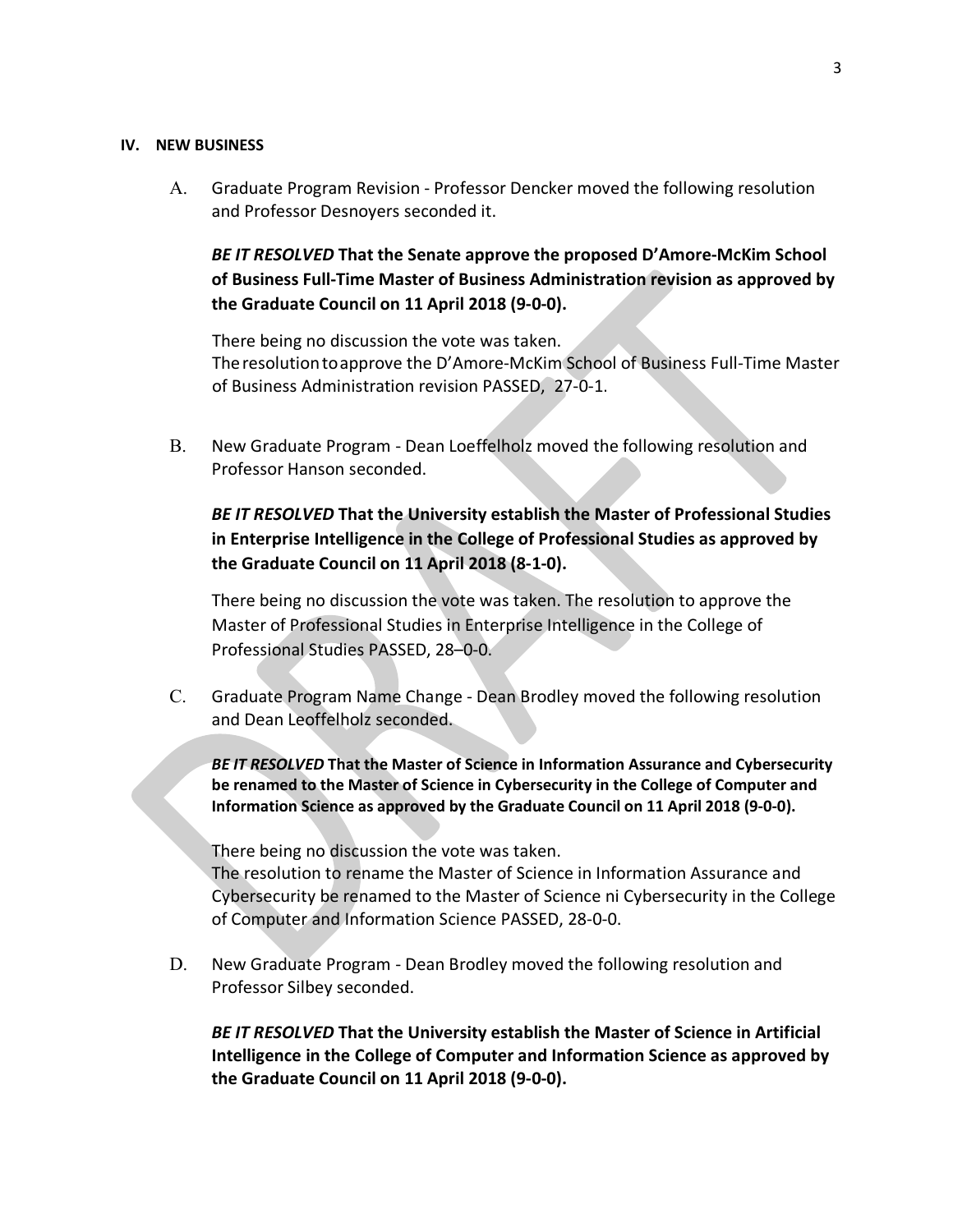Professor Kaeli asked if the program was designed to be a terminal degree or lead to a PhD? Dean Brodley recognized Professor Rajaraman who responded that the program was designed to be both. Professor Hanson asked how large a cohort was expected? Professor Rajarman noted that the Fall 2019 class will consist of 20 students and then the increase by 10 each year and that it is thought it will be a large program. He also noted that they have over 700 applications for second year of program. Professor Silbey asked who are Northeastern's peers in this program of study? The response was Northwestern, University of GA and CMU (Carnegie Mellon University.)

There being no further questions the vote was taken. The resolution to establish a Master of Science in Artificial Intelligence in the College of Computer and Information Science PASSED, 28-0-0.

E. Standing Committee Composition Resolution - Professor Howard moved the following resolution and Professor Hanson seconded.

*WHEREAS* **the Faculty Senate voted on 27 April 2016 that Northeastern University move toward "one faculty" by minimizing the differences (with the obvious exception of tenure) in the rights and responsibilities between the various classifications of full-time faculty in the Faculty Handbook;**

*BE IT RESOLVED* **That, effective with staffing of the 2018/2019 committees, FT NTT faculty be eligible for membership of the following Standing Committees of the Faculty Senate: Committee on Academic Policy, Committee on Enrollment and Admissions Policy, Committee on Faculty Development, Committee on Financial Affairs, Administrator Evaluation Oversight Committee, Library Policies and Operations Committee, Information Technology Policy Committee, and Research Policy Oversight Committee. For the statements on membership of these committees in the "Standing Committees" document, "full time faculty member" will replace the current term "tenured or tenure-track faculty member."**

There being no discussion, the vote was taken.

The resolution to permit FT NTT faculty to become members of various standing committees PASSED, 28-0-1.

F. Professor Kaeli moved to submit the Academic Policy Committee (APC) Report and Professor Hanson seconded.

A voice vote approved the acceptance of the report.

G. Professor Kaeli moved the following resolution and Professor Silbey seconded.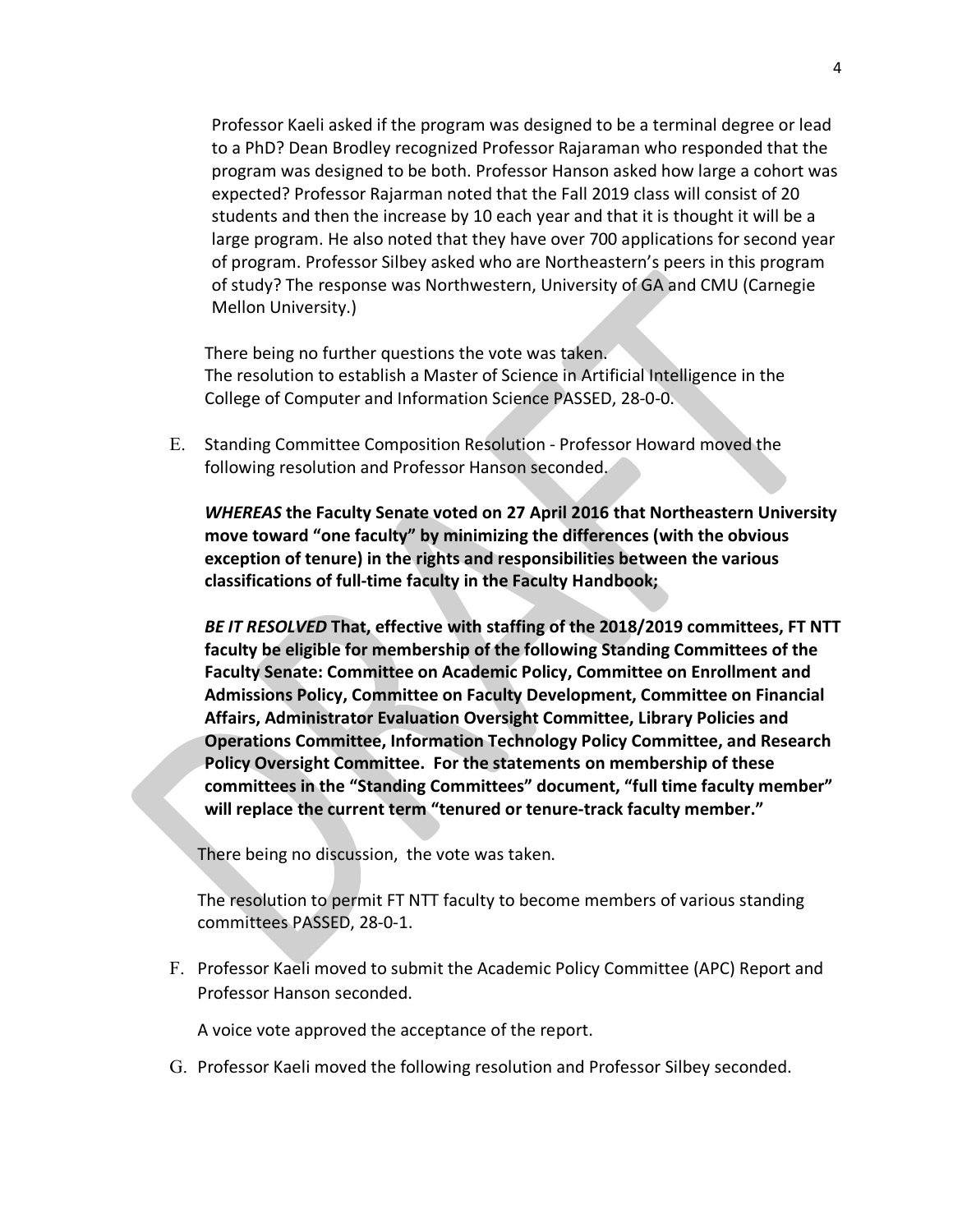*BE IT RESOLVED* **That the proposed version of the Student Bill of Rights and Responsibilities, as approved by the Student Government Association, and reviewed and approved by the Office of General Counsel, replace the current Student Bill of Rights and Responsibilities. Further, the Student Bill of Rights and Responsibilities should be made available on the Faculty Senate website.**

Professor Kaeli acknowledged the student leaders from Student Government Association (SGA) who the committee worked closely with. Professor Silbey asked if the access and affordability of course materials was part of conversation. Professor Kaeli said it was, particularly around those materials that expire at end of a course. Professor Kaeli read Article 7 of the Student Bill of Rights:

*Article 7 - Students have the right to have a list of all course materials that must be purchased. Possible substitutions for said course materials, (i.e. acceptable previous editions of textbooks, digital versions, library owned resources, etc.) should be made available to students at least a week prior to the start of the academic term.* 

He noted word "possible" and not promise in regards to substitutions. Professor Kaeli felt the door has been opened in regards to this issue. He added that he hopes the University steps up and can figure out a model of affordability around course materials. Professor Powers-Lee noted that SAC, in conjunction with the SGA, wants to keep working on issues of access and affordability and hope to keep this as a highprofile item.

Professor Desnoyers asked if the Student Bill of Academic Rights and Responsibilities stated anything about student presence during finals week. Professor Kaeli noted the Student Responsibilities section does address attendance. Provost Bean added with an exponentially growing number of online classes and students on co-op, a physical presence on campus doesn't fit our pedagogical model anymore.

There being no further discussion the vote was taken. The resolution that the proposed version of the Student Bill of Rights and Responsibilities replace the current Student Bill of Rights and Responsibilities PASSED, 29-0-0.

H. Academic Policy Committee Resolution 2 – Professor Kaeli moved the following resolution and Professor Howard seconded.

*BE IT RESOLVED* **That the By-Laws of the University Undergraduate Curriculum Committee be updated to remove the current Composition definition of the UUCC and replace it with the following text: "The UUCC shall be composed of one fulltime faculty member from each college (chosen annually by each college's curriculum committee), the Associate Dean in charge of undergraduate programs**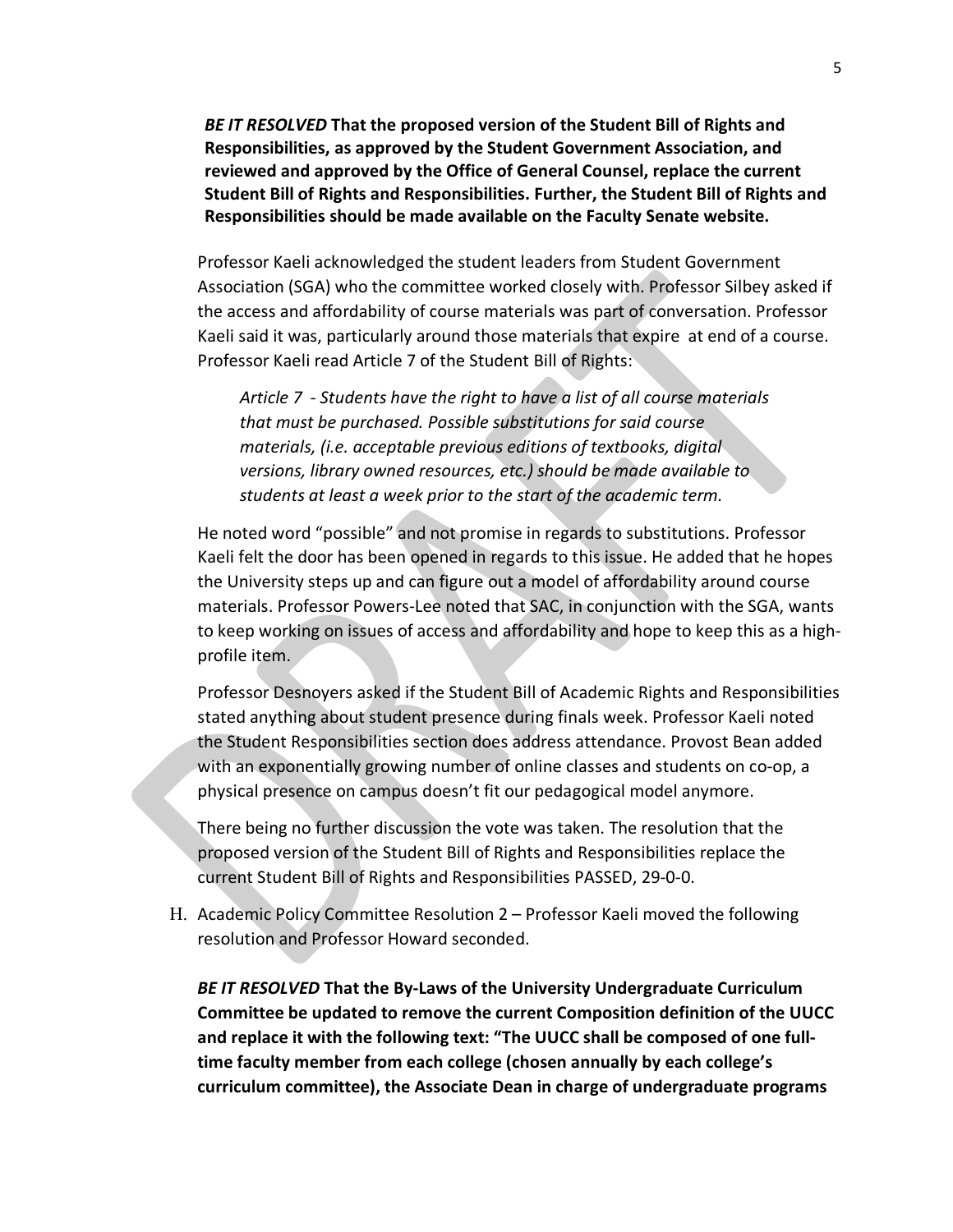**from each respective college, one faculty-member-at-large from the full-time faculty (appointed by the Senate Agenda Committee), one representative from the Student Government Association, and non-voting members from the Registrar's Office and the Library. The Chair of the UUCC shall be the Provost, or their designee. The Chair will vote only in the event of a tie."** 

Provost Bean noted that this composition was an issue a couple of years ago. Professor Kaeli said this resolution matches the current composition. Professor Hanson noted that this discussion had come up because composition of UUCC had not aligned with what was in the operations manual, and that this proposed composition recognizes the contributions of associate deans. He added this composition worked well this year and this resolution is a way to codify it and move forward. Professor Kaeli added that looking at the models given by SAC, we fall squarely in the middle.

There being no more discussion, the vote was taken. The resolution to update the By-Laws of the UUCC PASSED, 29-0-0.

I. Professor Kaeli moved the following resolution and Professor McOwen seconded.

*BE IT RESOLVED* **That the University Academic Operations Manual is no longer needed and should be removed from all University websites. Further, given that the relevant academic policy of the current Academic Operations Manual consists of the UUCC Bylaws, the Graduate Council By-laws, and the Student Bill of Rights and Responsibilities, these documents should be available and maintained on the Faculty Senate website.**

Professor Silbey asked if the Academic Policy Committee was saying this Operations Manual is duplicative of other things. Professor Kaeli noted that for consistency it is better to have information in one place. Professor Powers-Lee noted that the Operations Manual is the only place where it is stated that faculty should offer a minimum of 3 hours office hours. And added that students in their bill of rights, mention having adequate access to faculty but that could be via emails or in other ways. Professor Silbey asked for some clarification saying that the resolution says the Operations Manual is being removed from websites; it does not say the Operations Manual is going to be defunct. She added that there cannot be a manual that is not accessible to everyone. Professor Kaeli suggested a friendly amendment to change the word "needed" to "in effect." Professor McOwen agreed with that change.

The resolution now reads as:

*BE IT RESOLVED* **That the University Academic Operations Manual is no longer in effect and should be removed from all University websites. Further, given that the**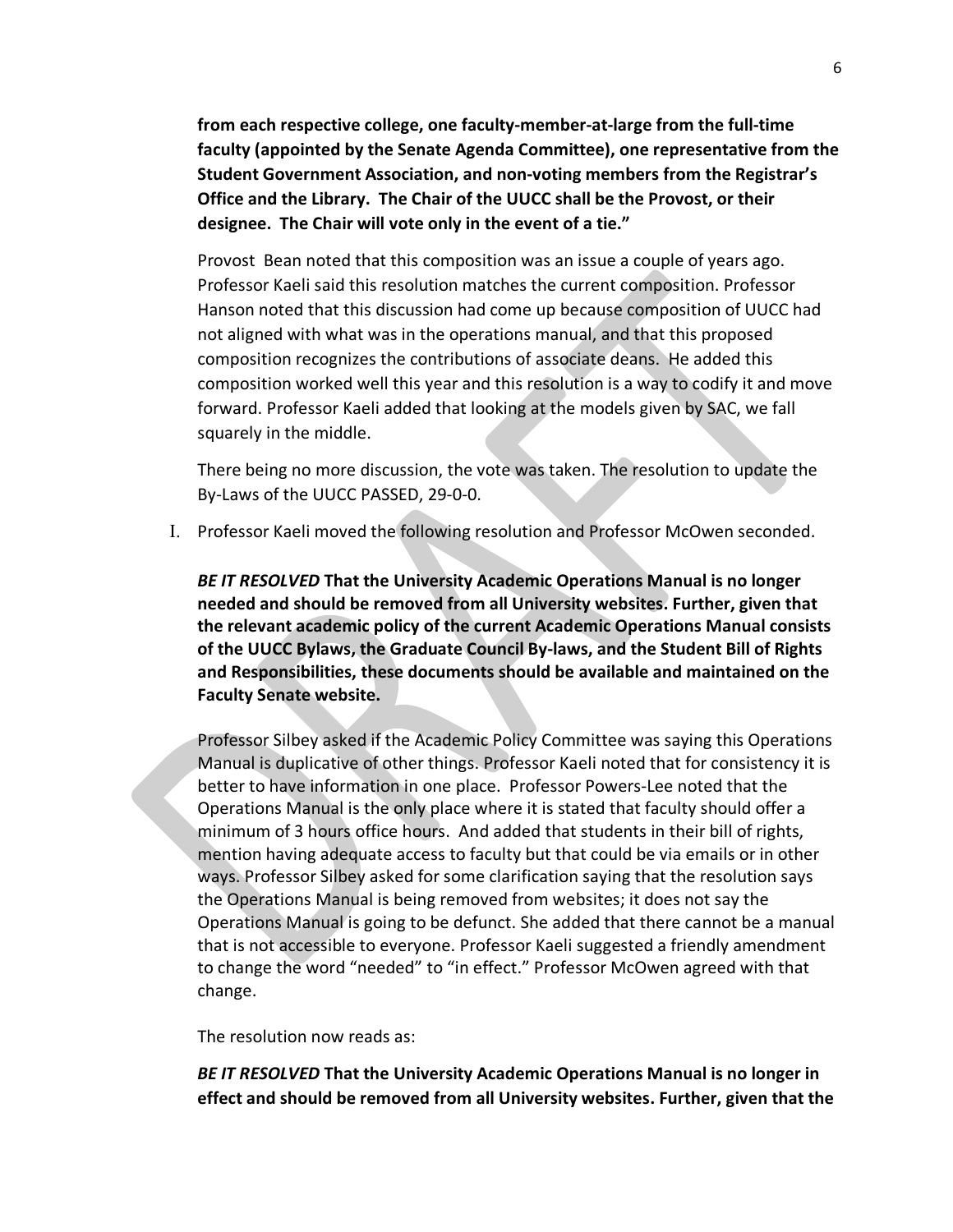**relevant academic policy of the current Academic Operations Manual consists of the UUCC Bylaws, the Graduate Council By-laws, and the Student Bill of Rights and Responsibilities, these documents should be available and maintained on the Faculty Senate website.**

Professor Dennerlein asked if references to the Operations Manual should be removed from other documents. Professor McGruer added he thinks the senate needs to think about how we archive our documents and added this could be a charge for next year's Senate. Professor Vicino said he thinks there are departments/colleges that do specify a certain number of office hours. Professor Powers-Lee noted in regards to archiving matters that key documents that supplement our Faculty Handbook should either be available on Faculty Senate website or Faculty Handbook website. Professor Desnoyers said that the issue of office hours particularly affects faculty with heavy teaching loads. And Professor Portz said he thinks there is some value to having a set number for office hours and as a former chair, he thinks a faculty person should have at least 3 hours.

There being no further discussion, the vote was taken. The resolution that the University Academic Operations Manual be removed from all University websites, PASSED, 29-0-0.

J. Professor Kaeli moved the following resolution and Professor McOwen seconded.

*WHEREAS* **the faculty value the strength of cooperative education at Northeastern and realize the need for constant improvement;**

*BE IT RESOLVED* **That SAC work with the Provost's Office Chief of Staff to create an ad hoc Senate committee charged with ensuring that the Senate remain fully informed about the Co-op Optimization plan and providing a means of communication with the colleges;**

*BE IT FURTHER RESOLVED* **That the Committee provide a comprehensive assessment of the optimized search process, including feedback from employers, students and co-op coordinators. The Committee should provide this report, along with any recommended adjustments, to the Faculty Senate in February 2019.**

Professor Kaeli noted the resolution rose out of the general lack of awareness by this body and peers in regards to Co-op Optimization plan and because of the level of miscommunication around this matter.

Professor Howard asked if there was someone present who could speak to involvement by the key stakeholders prior to getting to this level. How did we get to this point? Provost Bean noted that this has been a two year process that has gone through lots of changes, a variety of opinions and multiple town halls. It began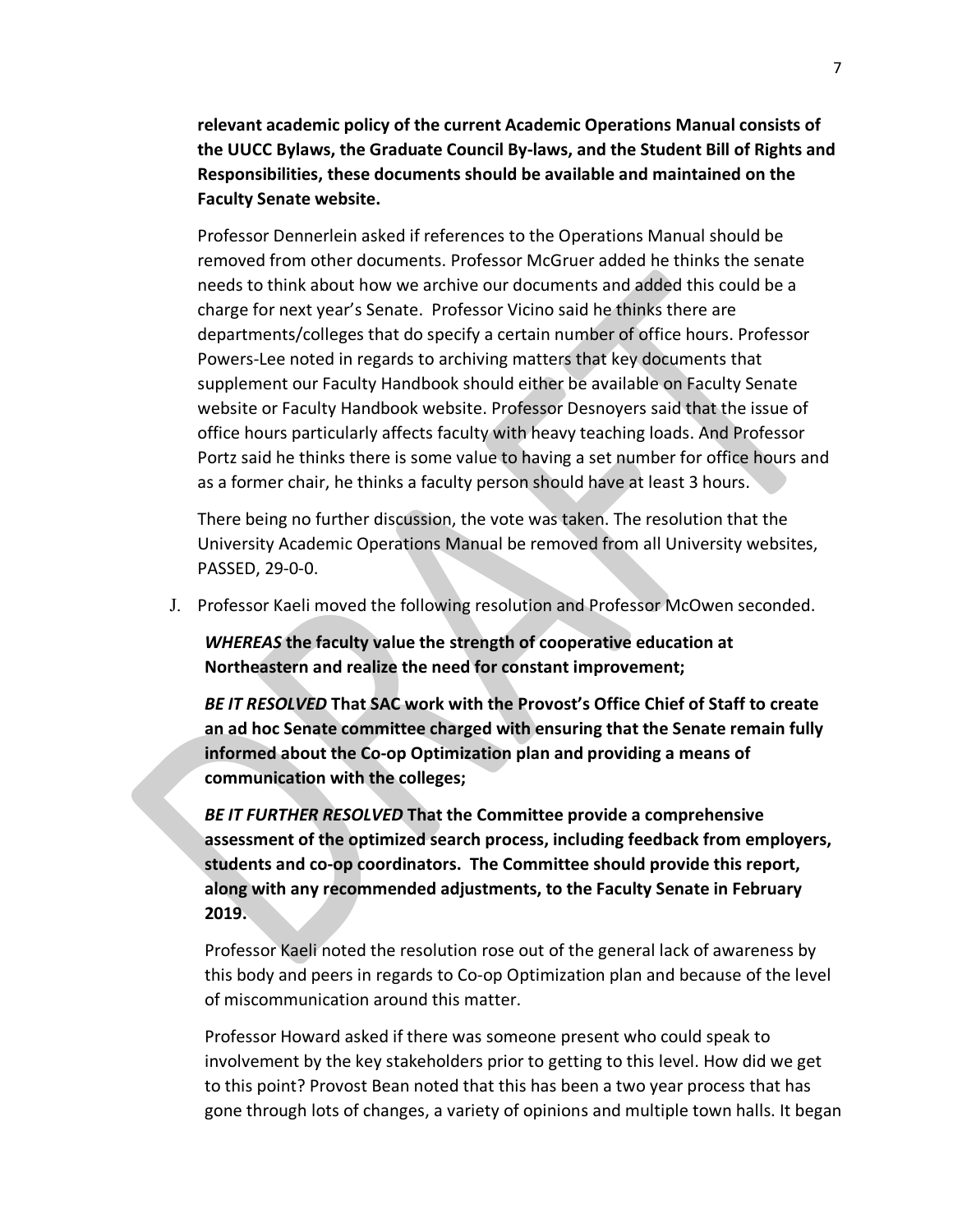with a lot of student and employer input. A lot of students wanted to access jobs or employers in other colleges. The model that came out of those conversations. It begins with more hand holding at the time of the first co-op and then becomes more automated.

Professor Kaeli recognized Professor Green. Professor Green noted her college was very invested in this change. She added she was excited that students and employers were excited about this change but was concerned about her college's co-op coordinators. While she understands this amendment is in support of them, she hopes the follow-up assessment does not burden coordinators with a lot of questions.

Professor Howard recognized Mary Carney the Co-op Coordinator for Nursing who said Northeastern is premier in the area of co-op and she wants to see this effort succeed. She added one item on her wish list was increased employer input. She also wished there was a bit more of a runway before the start of the program.

Professor Adams expressed some concern around the fact that students would be required to see their co-op advisor for their first co-op but not others. Professor Powers-Lee yielded the floor to Student Government representatives. The students said from their perspective they think students are responsible enough to know whether they need support.

Professor Kaeli said the resolution is trying to improve communication and that that is the number one issue the Committee saw. He added it is important that co-op coordinators have a voice. Professor Howard asked if moving forward there could be some flexibility around timelines. Provost Bean noted this is NU where change happens fast. Professor Silbey asked if there has been more staff hired for the optimization process. Professor Kaeli noted within ITS they have dedicated people and that NU Careers has been brought in house.

The Provost said the intent here is to take the load off co-op advisors so they can focus on experiential learning and that a lot of people have been repurposed to this effort. Think we have enough people to sustain this.

There being no further discussion, the vote was taken.

PASSED, 28-0-1.

Professor Fox moved to append the agenda to add one more item and Professor Howard seconded. And there was voice approval to accept the resolution.

Dean Leoffelholz moved the following resolution and Professor Howard seconded.